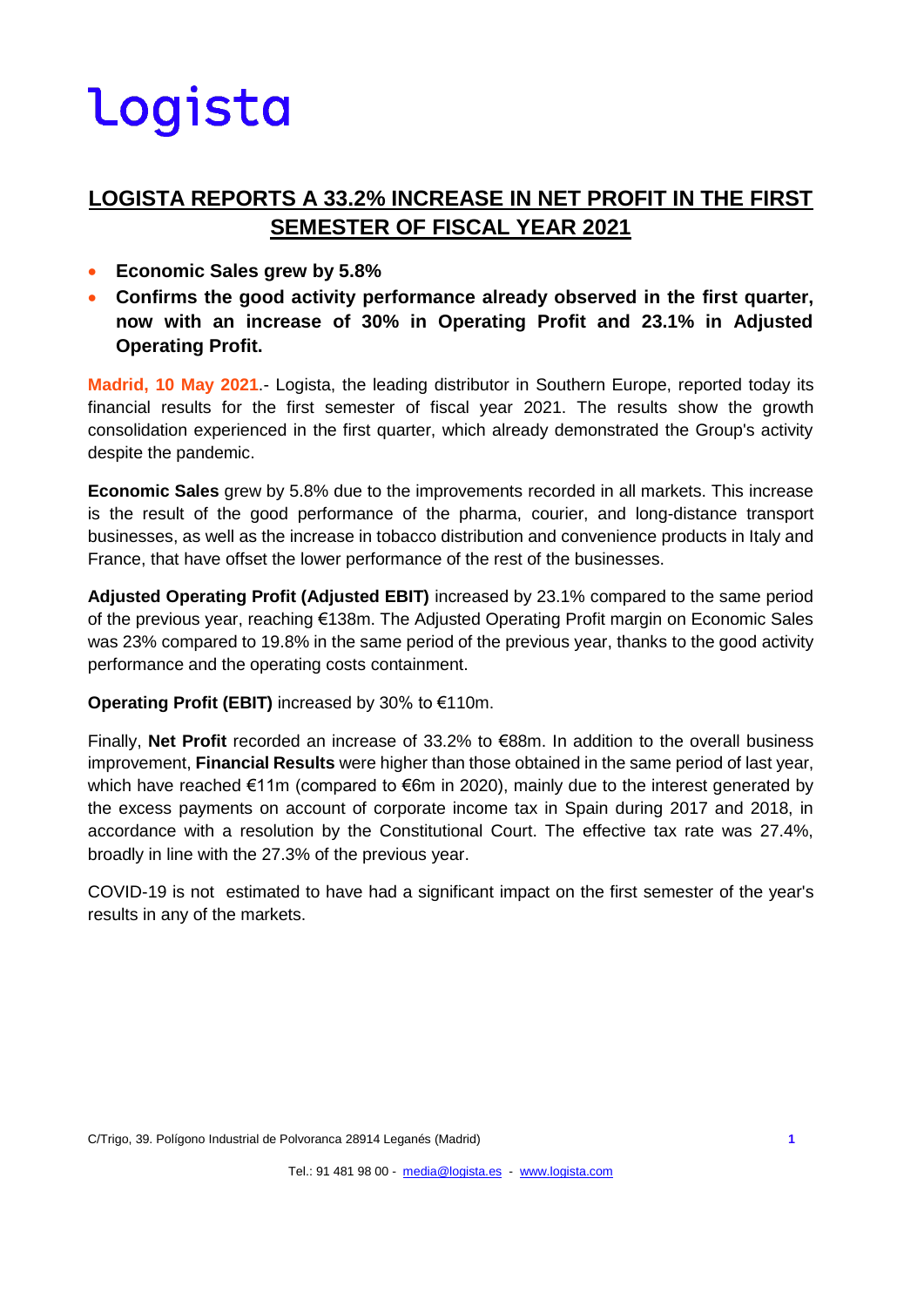|                                  | <b>TOTAL</b> | $\Delta$ 21/20 | <b>Iberia</b> | <b>France</b> | <b>Italy</b> | Corp. and<br>others |
|----------------------------------|--------------|----------------|---------------|---------------|--------------|---------------------|
| <b>Revenues</b>                  | 5.238        | $+4.7%$        | 1.563         | 2,039         | 1,653        | $-17$               |
| Economic Sales <sup>1</sup>      | 600          | $+5.8%$        | 310           | 129           | 158          | 3                   |
| <b>Adjusted EBIT<sup>2</sup></b> | 138          | $+23.1%$       | 66            | 29            | 50           | -7                  |
| <b>EBIT</b>                      | 110          | $+30.0%$       |               |               |              |                     |
| <b>Net Profit</b>                | 88           | $+33.2%$       |               |               |              |                     |

Figures rounded, except percentage

1: Economic Sales: Regular Revenues minus Procurement.

2: Adjusted EBIT: EBIT minus costs not directly related to Group revenues. The Group's main indicator to analyse and measure its business performance.

For a full explanation of these Alternative Performance Measurements and details on its calculation, see the Earnings Release at [https://www.logista.com/en/home/investors-shareholders/economic-financial-information/alternative-performance](https://www.logista.com/en/home/investors-shareholders/economic-financial-information/alternative-performance-measures.html)[measures.html](https://www.logista.com/en/home/investors-shareholders/economic-financial-information/alternative-performance-measures.html)

Iñigo Meirás, CEO of Logista, said that "the results for the first semester demonstrate Logista's solid performance, which was already evident in the first quarter, and the main figures on our income statement continue to grow despite the restrictions that still exist and the worsening of the COVID-19 pandemic situation in recent months. I would also like to highlight that these growths are taking place even though in the previous year there were only impacts from COVID-19 in the month of March in the first semester, which demonstrates the good performance of the Group's businesses".

Regarding **shareholder remuneration**, the General Meeting of Shareholders held on February 4 approved the distribution of a final dividend for fiscal year 2020 of €104m (€0.79 per share), which was paid on February 26, 2021, so total dividend for fiscal year 2020 was at €1.18 per share, equalling the amount distributed for financial year 2019.

First half results, which demonstrate the strength of Logista's business, together with the current market situation, have led the company to raise the **forecasts** announced in the presentation of the first quarter results. Adjusted operating profit in 2021 is expected to grow by more than 10% compared to 2020. These forecasts will be reviewed on a quarterly basis, due to the still uncertain situation generated by COVID-19, which may vary depending on the vaccination rate and the measures taken by the various public administrations.

#### **Iberia (Spain and Portugal)**

**Economic Sales** in Iberia amounted to €310m, 4.8% higher than in the first semester of the previous year.

By activities, Economic Sales of Tobacco and Related Products reached €141m, -0.3% compared to the first semester of fiscal 2020. The good performance of the convenience products distribution activity and services to manufacturers almost entirely offset the drop in tobacco volumes distributed (6.1%), affected by the lower inflow of foreign tourism.

C/Trigo, 39. Polígono Industrial de Polvoranca 28914 Leganés (Madrid) **2**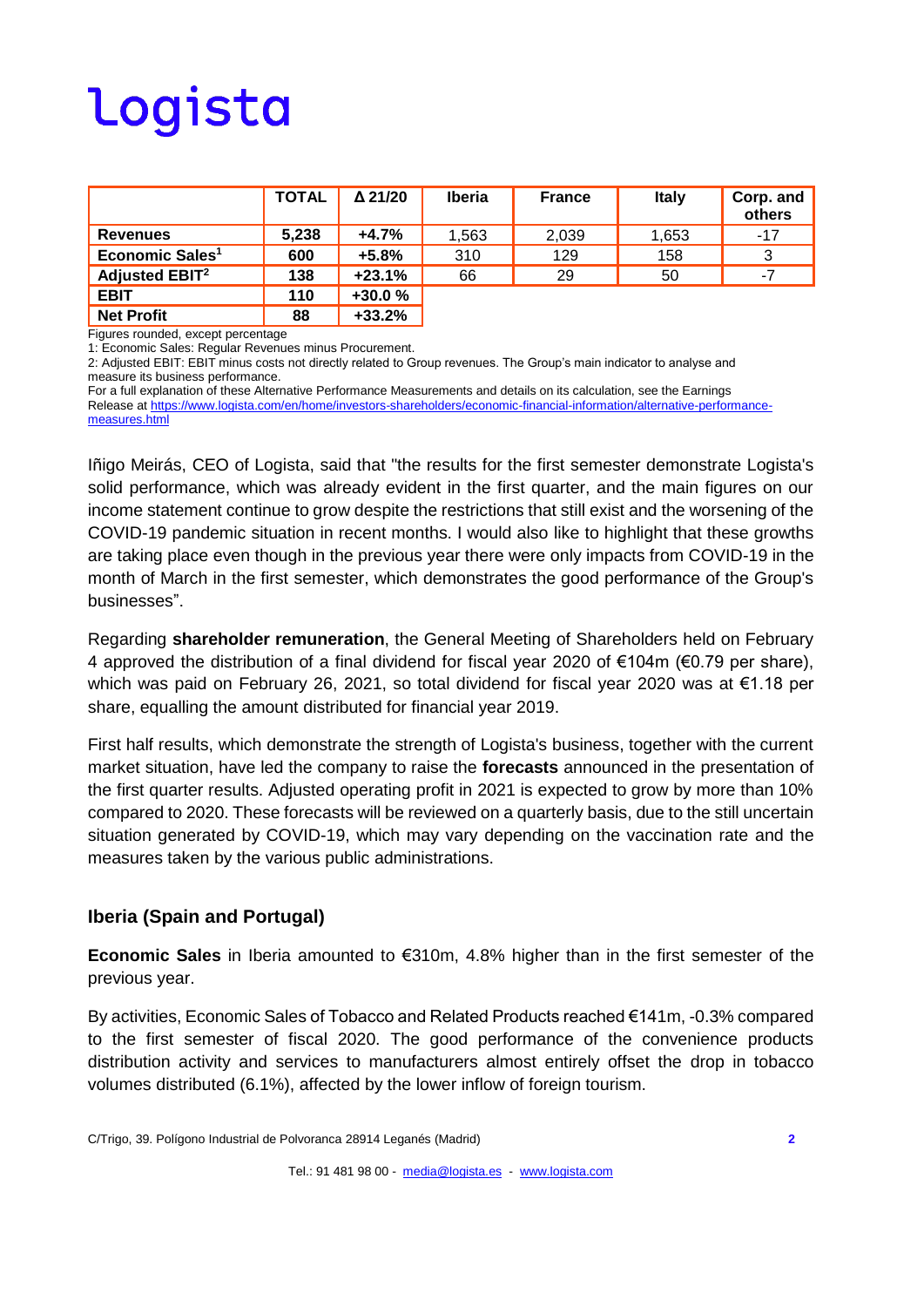Economic Sales in Transport rose by 5.7% to €149m, following a very good performance in the courier business due to the increase in e-commerce, as well as a positive pace of activity in longdistance transport.

Economic Sales in Other businesses grew by 17.6% to €50m. Logista Pharma is responding swiftly and appropriately to the needs arising from the pandemic, resulting in the addition of new customers and products against COVID-19. All this has helped boost Logista Pharma's activity since the beginning of the year.

|                             | <b>TOTAL</b> | $\Delta$ 21/20 | Tobacco and<br>Related<br>Products | Fransport | Other<br>Businesses | Intra-<br>Segment<br>Sales |
|-----------------------------|--------------|----------------|------------------------------------|-----------|---------------------|----------------------------|
| <b>Revenues</b>             | 1.563        | $-1%$          | 1.336                              | 206       | 99                  | -78                        |
| Economic Sales <sup>1</sup> | 310          | $+4.8%$        | 141                                | 149       | 50                  | -30                        |

Figures rounded, except percentage

1: Economic Sales: Regular Revenues minus Procurement.

For a full explanation of these Alternative Performance Measurements and details on its calculation, see the Earnings Release at [https://www.logista.com/en/home/investors-shareholders/economic-financial-information/alternative-performance](https://www.logista.com/en/home/investors-shareholders/economic-financial-information/alternative-performance-measures.html)[measures.html](https://www.logista.com/en/home/investors-shareholders/economic-financial-information/alternative-performance-measures.html)

#### **France**

**Economic Sales** in France increased by 4% to €129m. By activities, Economic Sales of Tobacco and related products rose by 5.8% and of Other Businesses declined by 8%.

The growth in tobacco volumes distributed, +0.7%, together with the services offered to manufacturers, offset the negative impact of price and tax movements on the valuation of tobacco inventories.

Wholesale distribution of convenience products in different channels than tobacconists (Other Businesses) is the Group's business that suffered most from the necessary measures to fight COVID-19.

|                             | <b>TOTAL</b> | $\Delta$ 21/20 | Tobacco and<br><b>Related Products</b> | <b>Other Businesses</b> | Intra-Segment<br><b>Sales</b> |
|-----------------------------|--------------|----------------|----------------------------------------|-------------------------|-------------------------------|
| <b>Revenues</b>             | 2.039        | $+4.5%$        | 1.974                                  | 69                      | -4                            |
| Economic Sales <sup>1</sup> | 129          | $+4\%$         | 113                                    |                         |                               |

Figures rounded, except percentage

1: Economic Sales: Regular Revenues minus Procurement.

For a full explanation of these Alternative Performance Measurements and details on its calculation, see the Earnings Release at [https://www.logista.com/en/home/investors-shareholders/economic-financial-information/alternative-performance](https://www.logista.com/en/home/investors-shareholders/economic-financial-information/alternative-performance-measures.html)[measures.html](https://www.logista.com/en/home/investors-shareholders/economic-financial-information/alternative-performance-measures.html)

C/Trigo, 39. Polígono Industrial de Polvoranca 28914 Leganés (Madrid) **3**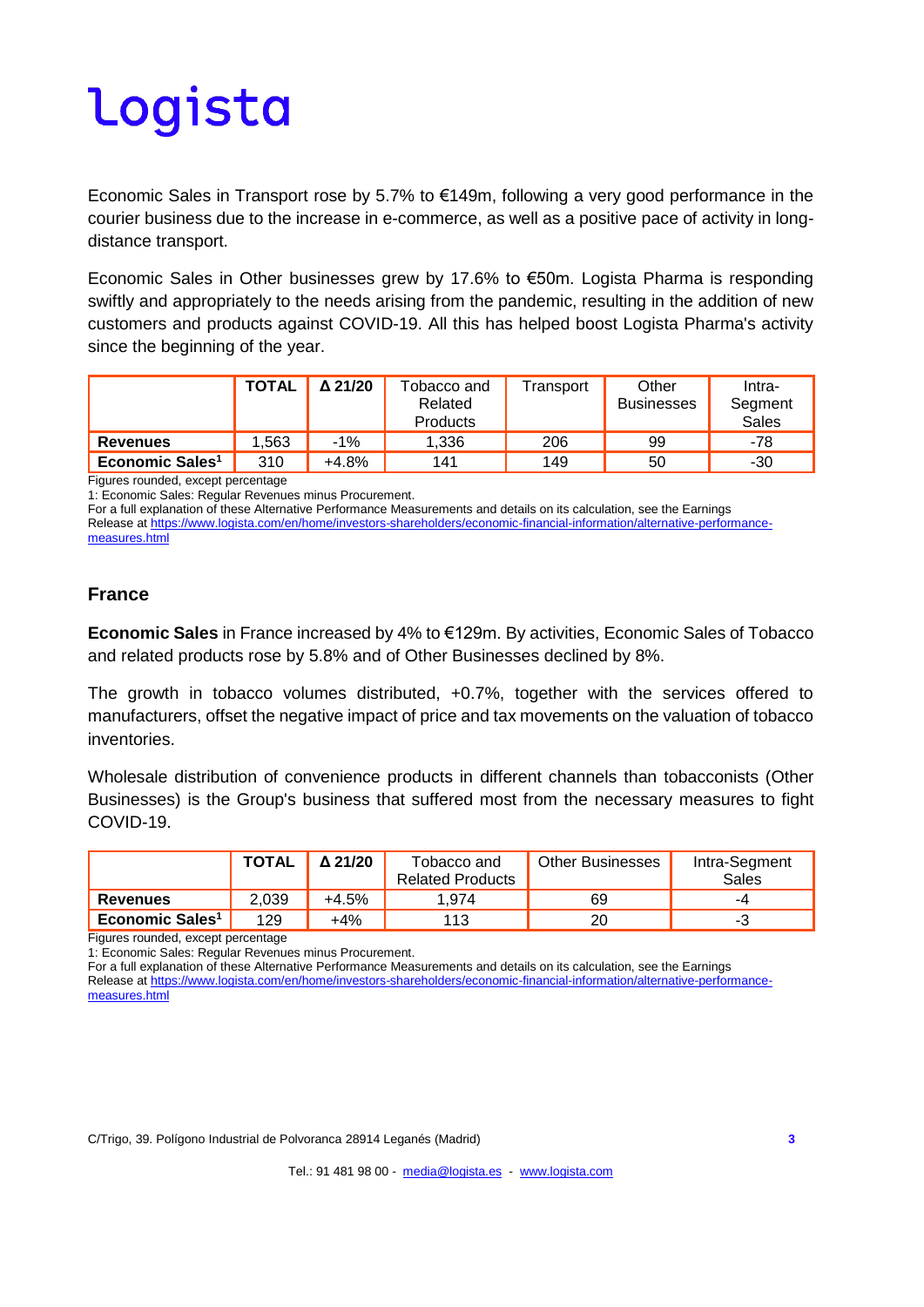#### **Italy**

**Economic Sales** in Italy increased by 9.3% to €158m.

The distributed tobacco volumes increased by 0.4% due to the good performance of new product categories, which largely offset the decline in cigarette volumes (-4.7%).

In addition, growth in services to manufacturers continued, with new categories of tobacco products in Italy and value-added services associated with this type of product gaining momentum. Price and tax movements in the new tobacco categories had a positive impact on inventories during the period.

|                             | <b>TAL</b> | Δ 21/20 | Tobacco and Related Products |
|-----------------------------|------------|---------|------------------------------|
| <b>Revenues</b>             |            |         |                              |
| Economic Sales <sup>1</sup> | 15۶        |         |                              |

Figures rounded, except percentage

1: Economic Sales: Regular Revenues minus Procurement.

For a full explanation of these Alternative Performance Measurements and details on its calculation, see the Earnings Release at [https://www.logista.com/en/home/investors-shareholders/economic-financial-information/alternative-performance](https://www.logista.com/en/home/investors-shareholders/economic-financial-information/alternative-performance-measures.html)[measures.html](https://www.logista.com/en/home/investors-shareholders/economic-financial-information/alternative-performance-measures.html)

#### **About Logista**

Logista is the leading distributor in Southern Europe. It regularly serves over 250,000 points of sale in Spain, France, Italy, Portugal and Poland, and facilitates the best and fastest market access for a wide range of convenience products, electronic recharges, pharmaceuticals, books, publications, tobacco and lottery products, among others. Logista has a team of highly qualified professionals comprised by 5,900 direct employees and 15,000 collaborators, focused on providing the most efficient service to its clients and adapting to their needs

#### **Our commitment to Sustainability**

Logista has recently been recognized for the fifth consecutive year as a world leader in sustainability by entering the prestigious CDP "A List" for its fight against climate change. It is the first European distributor to achieve this recognition for five years in a row. CDP has also recognised Logista's work as a driver of sustainable change across its value chain and has included it in the Supplier Engagement Leader category.

As a result of its strong commitment to Corporate Social Responsibility, Logista has once again achieved a leading position in the industry by being recognised in 2020 with an MSCI rating of AA, the scale of which is AAA-CCC.

C/Trigo, 39. Polígono Industrial de Polvoranca 28914 Leganés (Madrid) **4**